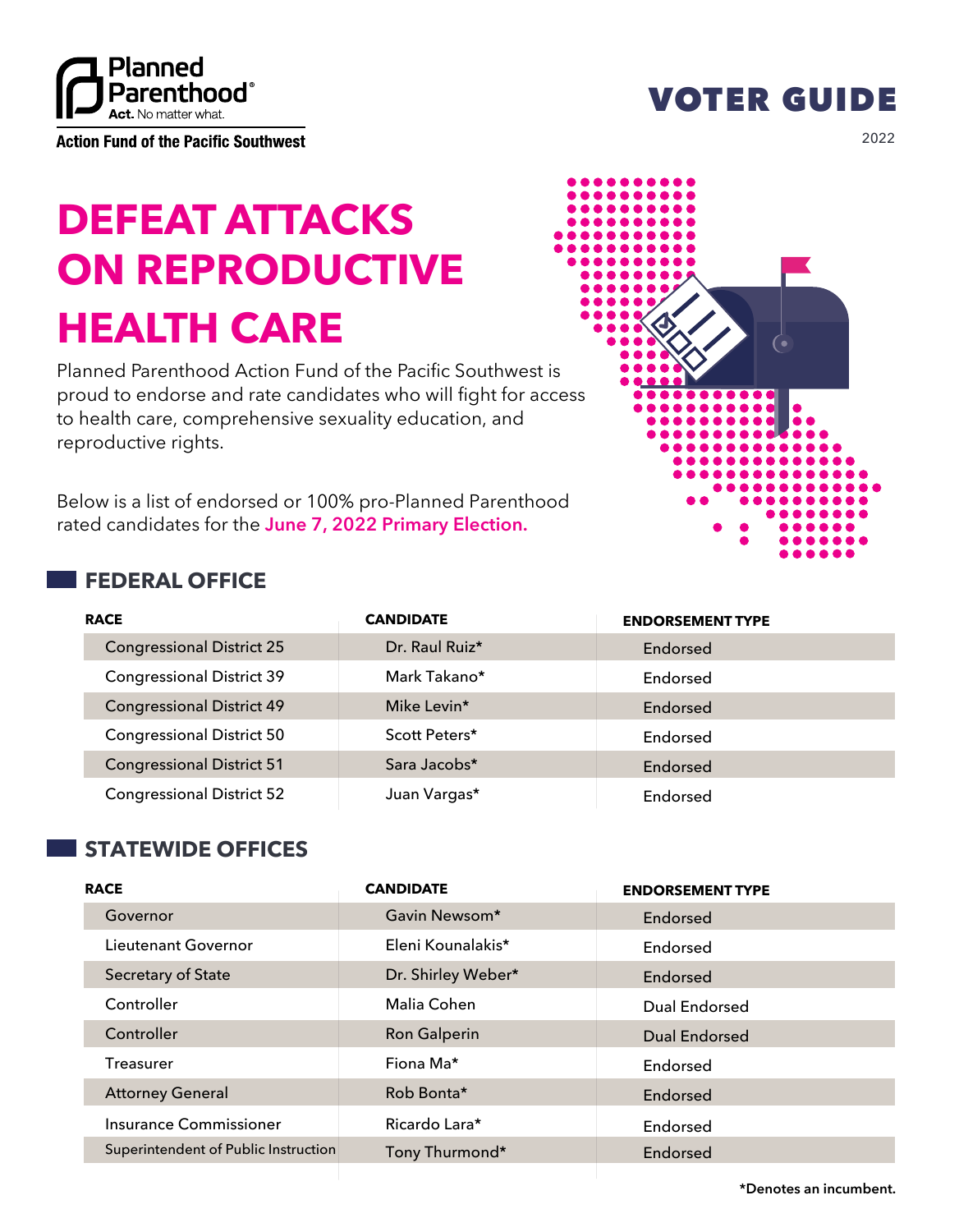

# VOTER GUIDE

#### **CALIFORNIA STATE LEGISLATURE**

| <b>RACE</b>                 | <b>CANDIDATE</b>            | <b>ENDORSEMENT TYPE</b> |
|-----------------------------|-----------------------------|-------------------------|
| <b>Senate District 18</b>   | Steve Padilla               | Endorsed                |
| <b>Senate District 38</b>   | <b>Catherine Blakespear</b> | <b>Rated 100%</b>       |
| <b>Senate District 38</b>   | Joe Kerr                    | <b>Rated 100%</b>       |
| <b>Senate District 40</b>   | Joseph Rocha                | <b>Endorsed</b>         |
| <b>Assembly District 36</b> | Eduardo Garcia*             | Endorsed                |
| <b>Assembly District 47</b> | <b>Christy Holstege</b>     | Endorsed                |
| <b>Assembly District 58</b> | Sabrina Cervantes*          | Endorsed                |
| <b>Assembly District 60</b> | <b>Corey Jackson</b>        | <b>Endorsed</b>         |
| <b>Assembly District 63</b> | Fauzia Rizvi                | Endorsed                |
| <b>Assembly District 74</b> | <b>Chris Duncan</b>         | <b>Endorsed</b>         |
| <b>Assembly District 76</b> | Brian Maienschein*          | Endorsed                |
| <b>Assembly District 77</b> | Tasha Boerner-Horvath*      | <b>Endorsed</b>         |
| <b>Assembly District 78</b> | Chris Ward*                 | Endorsed                |
| <b>Assembly District 79</b> | Dr. Akilah Weber*           | <b>Endorsed</b>         |
| <b>Assembly District 80</b> | <b>Georgette Gomez</b>      | Endorsed                |

### **IMPERIAL COUNTY**

| <b>RACE</b>                    | <b>CANDIDATE</b> | <b>ENDORSEMENT TYPE</b> |
|--------------------------------|------------------|-------------------------|
| <b>Imperial County Sheriff</b> | Hilton W. Smith  | Endorsed                |
|                                |                  |                         |

#### **RIVERSIDE COUNTY**

| <b>RACE</b>                                       | <b>CANDIDATE</b>      | <b>ENDORSEMENT TYPE</b> |
|---------------------------------------------------|-----------------------|-------------------------|
| Riverside County Board of Education, Area 2       | <b>Eric Mooney</b>    | Endorsed                |
| Riverside County Board of Education, Area 6       | Elizabeth Romero*     | <b>Endorsed</b>         |
| Riverside County Board of Supervisors, District 4 | V. Manuel Perez*      | Endorsed                |
| <b>Riverside County District Attorney</b>         | <b>Burke Strunsky</b> | <b>Endorsed</b>         |

**\*Denotes an incumbent.**